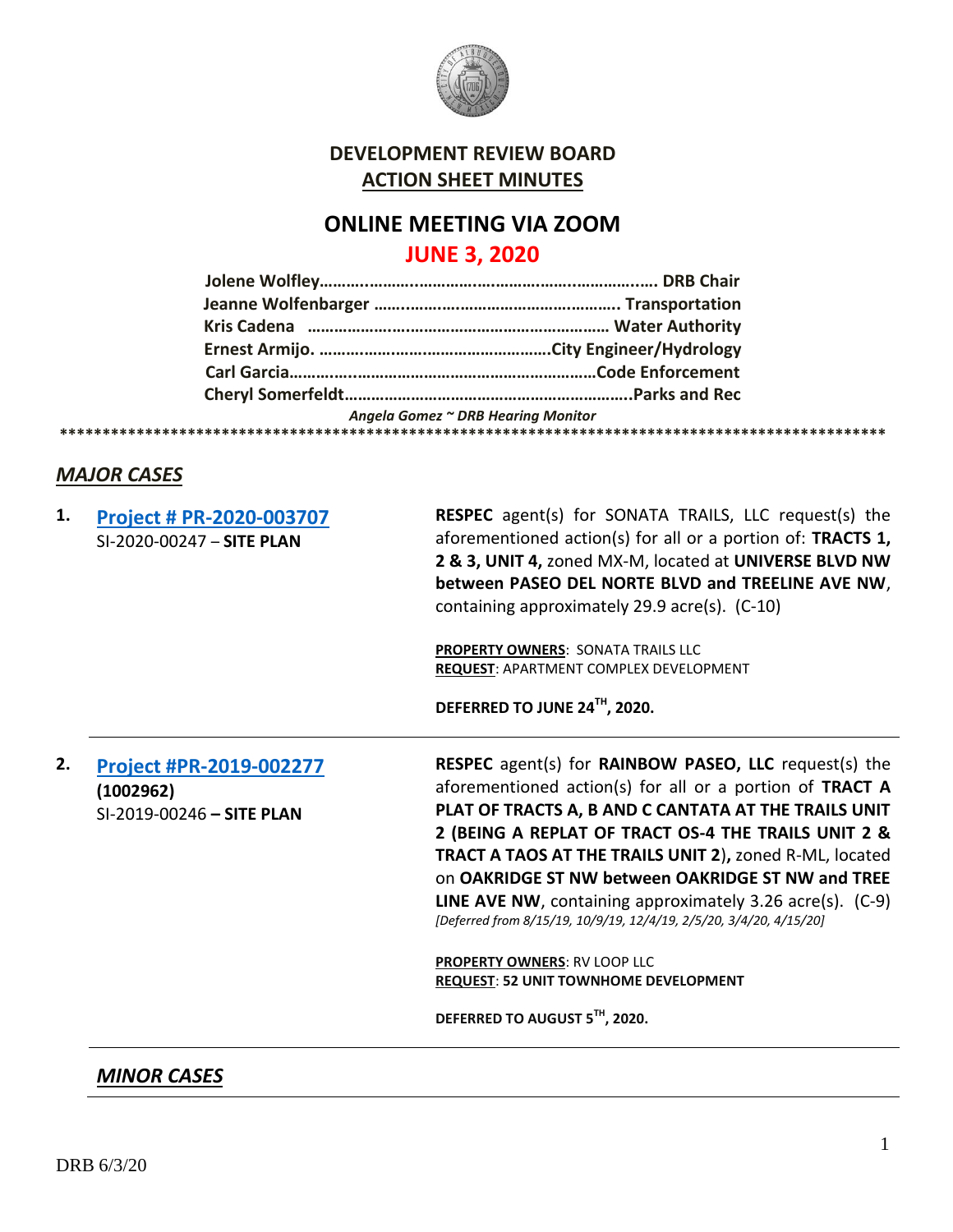**3. [Project # PR-2020-003419](http://data.cabq.gov/government/planning/DRB/PR-2020-003419/DRB%20Submittals/PR-2020-003419_Jun_03_2020/Application/DRB%20FP%20Cartesian%20PR-2020-003419%20SIGNED%20COPY.pdf)** SD-2020-00088 **– PRELIMINARY/FINAL PLAT**

**CSI – CARTESIAN SURVEYS, INC.** agent(s) for **DNC LTD.** request(s) the aforementioned action(s) for all or a portion of: **TRACTS A-A-1-A-1 & C-1-A-5A-1,** zoned MX-M, **located at 7120 WYOMING BLVD NE between WYOMING BLVD NE and BARSTOW ST NE**, containing approximately 17.0717 acre(s). (D-19 & E-19)

**PROPERTY OWNERS**: D N C LTD PARTNERSHIP C/O SCOTT GARRETT **REQUEST**: PRELIMINARY AND FINAL PLAT TO ADJUST LOT LINE AND GRANT EASEMENTS

**IN THE MATTER OF THE AFOREMENTIONED APPLICATION, BEING IN COMPLIANCE WITH ALL APPLICABLE REQUIREMENTS OF THE DPM AND THE IDO THE DRB HAS** *APPROVED* **THE PRELIMINARY/FINAL PLAT. FINAL SIGN OFF IS DELEGATED TO: THE WATER AUTHORITY FOR EASEMENTS 23 & 24 TO BE UPDATED AND TO PLANNING FOR DIMENSION OF FLOATING ZONE LINE, UTILITY COMPANIES SIGNATURES AND THE AGIS DXF.**

#### **4. [Project # PR-2020-003335](http://data.cabq.gov/government/planning/DRB/PR-2020-003335/DRB%20Submittals/PR-2020-003335_June_3_2020/Application/Vacation%20Plat%20for%20Lot%201%20Silver%20Oak%20Subdivision.pdf) SD-2020**-**00084** – **PRLIMINARY/FINAL PLAT**

**\*\*(This application was voted on and changed from a minor private vacation action to a preliminary/final plat action – the notification requirement was exceeded and therefore sufficient.)**

**COMMUNITY SCIENCES CORPORATION** agent(s) for **LUXURY DESIGN HOMES/LAWRENCE PERALTA** request(s) the aforementioned action(s) for all or a portion of: L**OT 1, SUBDIVISION PLAT OF LOT 1-20 SILVEROAK SUBDIVISION (BEING A RE-PLAT OF LOTS 13, 14, 19 AND 20 NORTH ALBUQUERQUE ACRES TRACT A, UNIT B BLOCK 28)** zoned MX-L, located at **8835 OAKLAND AVE NE between SAN PEDRO NE and LOUISIANA NE**, containing approximately 0.1358 acre(s). (C-18)

**PROPERTY OWNERS**: DANNY SPURLOCK **REQUEST**: MINOR PRELIMINARY/FINAL PLAT APPLICATION

**IN THE MATTER OF THE AFOREMENTIONED APPLICATION, BEING IN COMPLIANCE WITH ALL APPLICABLE REQUIREMENTS OF THE DPM AND THE IDO, THE DRB HAS** *APPROVED* **THE PRELIMINARY/FINAL PLAT. FINAL SIGN OFF IS DELEGATED TO: PLANNING FOR UTILITY COMPANIES SIGNATURES, AMAFCA SIGNATURE, AGIS DXF AND TO RECONCILE APPROPRIATE FEES.**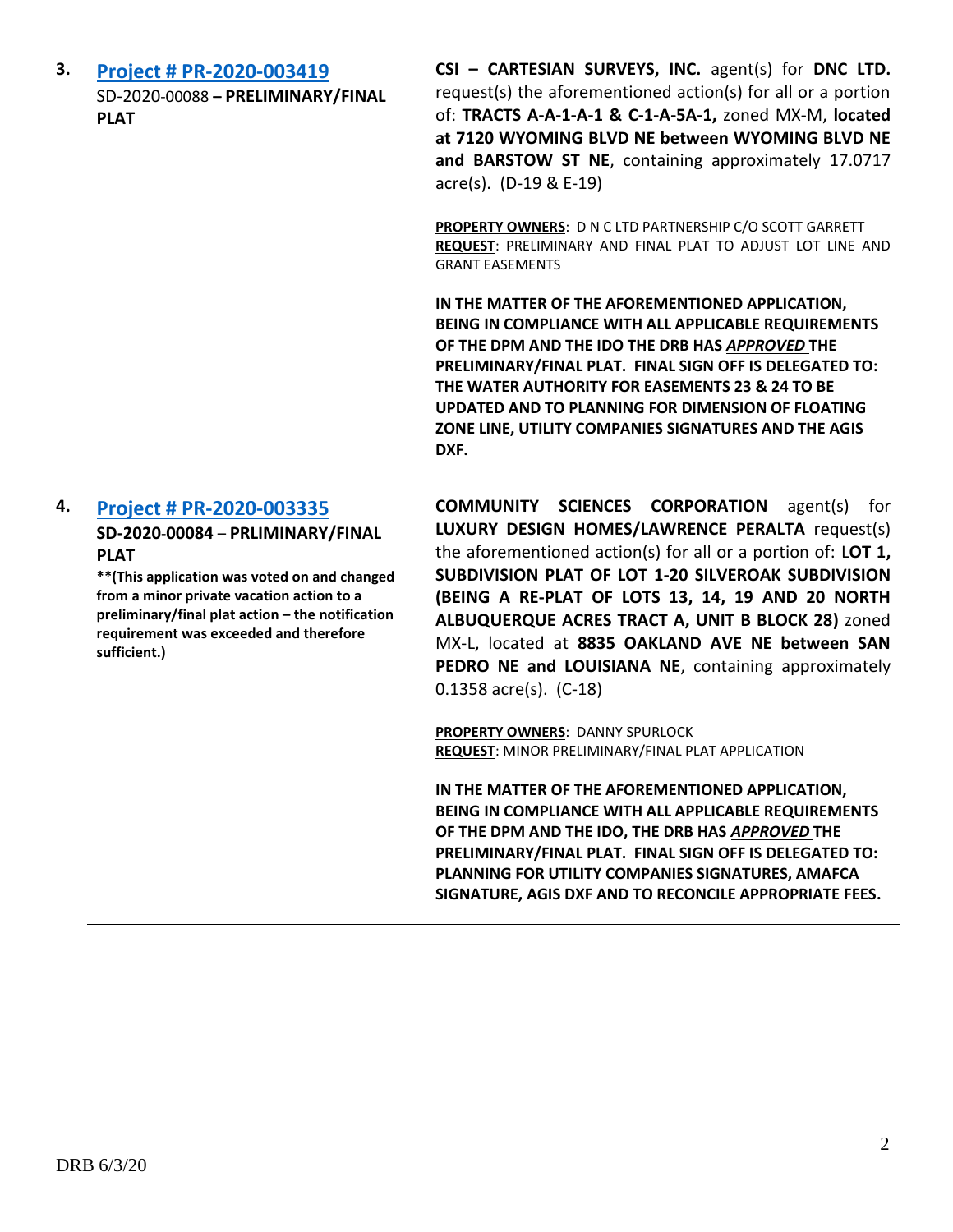| 5. | Project # PR-2020-003659<br>SD-2020-00089 - PRELIMINARY/FINAL<br><b>PLAT</b>                                                                                                                     | CSI - CARTESIAN SURVEYS INC. agent(s) for PRESBYTERIAN<br>HEALTHCARE SERVICES request(s) the aforementioned<br>action(s) for all or a portion of: LOTS 1 and 2, KASEMAN<br>MEDICAL PLAZA, Lots 1,2, and N'ly 1/2 of LOT 3, EAST END<br>ADDITION, zoned MX-M, located at 8324 CONSTITUTION<br>PL NE between WYOMING BLVD NE and KASEMAN CT NE,<br>containing approximately 1.4113 acre(s). (J-19)                                                                                   |
|----|--------------------------------------------------------------------------------------------------------------------------------------------------------------------------------------------------|------------------------------------------------------------------------------------------------------------------------------------------------------------------------------------------------------------------------------------------------------------------------------------------------------------------------------------------------------------------------------------------------------------------------------------------------------------------------------------|
|    |                                                                                                                                                                                                  | <b>PROPERTY OWNERS: PRESBYTERIAN HEALTHCARE SERVICES</b><br>REQUEST: INTERIOR LOT LINE ELIMINATION TO CREATE ONE LOT FROM<br><b>5 EXISTING LOTS</b>                                                                                                                                                                                                                                                                                                                                |
|    |                                                                                                                                                                                                  | DEFERRED TO JUNE 10TH, 2020.                                                                                                                                                                                                                                                                                                                                                                                                                                                       |
| 6. | Project # PR-2020-003655<br>SD-2020-00092 - PRELIMINARY/FINAL<br><b>PLAT</b><br>VA-2020-00126 - SIDEWALK VARIANCE                                                                                | <b>COMMUNITY SCIENCES CORPORATION agent(s) for FAIR</b><br>PLAZA ASSOCIATES LIMITED PARTNERSHIP request(s) the<br>aforementioned action(s) for all or a portion of: LOT 4A1<br>BLK A UNIT 1 INTERSTATE INDUSTRIAL SUBDIVISION,<br>zoned NR-LM, located at 6805 ACADEMY PARKWAY WEST<br>NE between ACADEMY PARKWAY NORTH NE and<br><b>ACADEMY PARKWAY SOUTH NE, containing approximately</b><br>1.9950 acre(s). (E-16 & 17)                                                         |
|    |                                                                                                                                                                                                  | <b>PROPERTY OWNERS: FAIR PLAZA ASSOCIATES LIMITEDPARTNERSHIP</b><br>REQUEST: DIVIDE ONE EXITING LOT INTO TWO NEW LOTS                                                                                                                                                                                                                                                                                                                                                              |
|    |                                                                                                                                                                                                  | IN THE MATTER OF THE AFOREMENTIONED APPLICATION,<br>BEING IN COMPLIANCE WITH ALL APPLICABLE REQUIREMENTS<br>OF THE DPM AND THE IDO, THE DRB HAS APPROVED THE<br>PRELIMINARY/FINAL PLAT AND THE SIDEWALK VARIANCE.<br>FINAL SIGN OFF IS DELEGATED TO: TRANSPORTATION FOR A<br>REVOCABLE PERMIT AND A SHARED ACCESS PARKING<br>AGREEMENT NOTE ON THE PLAT AND TO PLANNING FOR A<br>HYDROLOGY NOTE FOR CROSS LOT DRAINAGE EASEMENT,<br>UTILITY COMPANIES SIGNATURES AND THE AGIS DXF. |
| 7. | <b>Project # PR-2018-001501</b><br>SD-2020-00077 - PRELIMINARY/FINAL<br><b>PLAT</b><br>VA-2019-00290 - SIDEWALK VARIANCE<br>VA-2019-00289 - STREET VARIANCE<br>(variances deferred from 4/29/20) | <b>ISAACSON &amp; ARFMAN, INC agent(s) for MONTANO FAMILY</b><br><b>HOMES LLC</b> request(s) the aforementioned action(s) for all<br>or a portion of: TRACT 6-A-2, NORTH FOURTH ST<br>HOMESITES ADDN, zoned R-1C, located at 712 MONTANO<br>RD NW between 9TH ST NW AND HARWOOD LATERAL,<br>containing approximately 1.7 acre(s). (F-14)[Deferred from<br>$5/6/20$ ]                                                                                                               |
|    |                                                                                                                                                                                                  | PROPERTY OWNERS: MONTANO FAMILY HOMES LLC, TIM NISLY<br>REQUEST: MINOR SUBDIVISION PRELIMINARY PLAT APPROVAL                                                                                                                                                                                                                                                                                                                                                                       |
|    |                                                                                                                                                                                                  | DEFERRED TO JUNE 24TH, 2020.                                                                                                                                                                                                                                                                                                                                                                                                                                                       |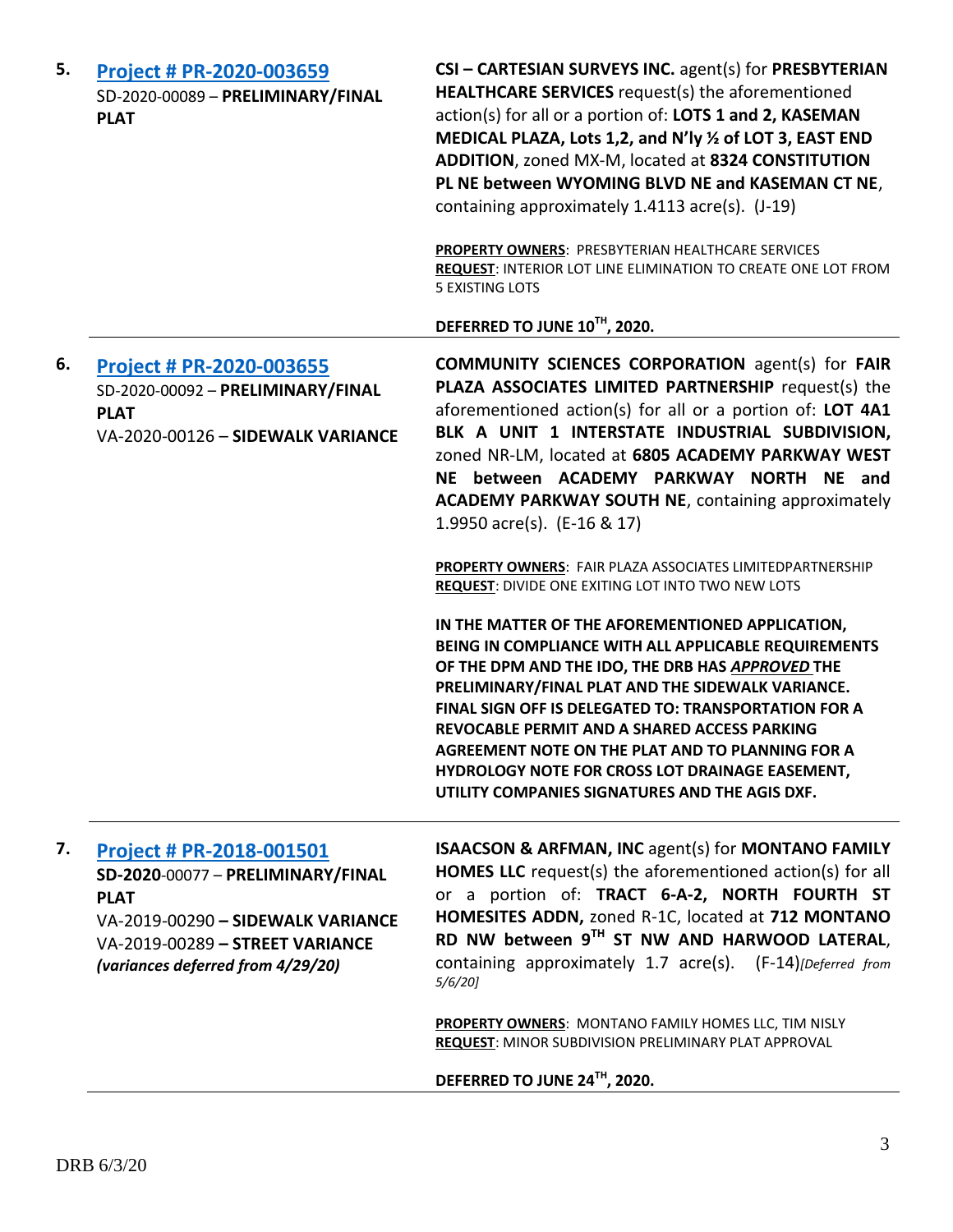| 8.  | Project # PR-2019-003221<br>SD-2020-00078 - PRELIMINARY/FINAL<br><b>PLAT</b> | CARTESIAN SURVEYS INC. agent(s) for CRAIG KEMPER<br>request(s) the aforementioned action(s) for all or a portion<br>of: LOTS 7 & 8, INTERSTATE INDUSTRIAL TRACT, zoned NR-<br>LM, located at 4015 HAWKINS ST. NE between<br>WASHINGTON ST NE and JEFFERSON ST NE, containing<br>approximately 2.0314 acre(s). (D-17) [Deferred from 5/6/20]                                                                                                                                                                |
|-----|------------------------------------------------------------------------------|------------------------------------------------------------------------------------------------------------------------------------------------------------------------------------------------------------------------------------------------------------------------------------------------------------------------------------------------------------------------------------------------------------------------------------------------------------------------------------------------------------|
|     |                                                                              | PROPERTY OWNERS: K7J LTD. CO<br><b>REQUEST: LOT LINE ELIMINATION, GRANT EASEMENTS</b><br>DEFERRED TO JULY 8TH, 2020.                                                                                                                                                                                                                                                                                                                                                                                       |
|     | <u>SKETCH PLAT</u>                                                           |                                                                                                                                                                                                                                                                                                                                                                                                                                                                                                            |
| 9.  | Project # PR-2020-003814<br>PS-2020-00046 - SKETCH PLAT                      | W-T GROUP/CRISTIAN KALISCHEFSKI request(s)<br>the<br>aforementioned action(s) for all or a portion of: 1P THRU<br>6P & 1C THRU 6C & N 9.66FT OF LOTS 7C & 7P BLK 101<br>BRENTWOOD HILLS, zoned MX-L, located at JUAN TABO<br>BETWEEN CANDELARIA RD NE AND LEXINGTON AVE NE,<br>containing approximately 0.4924 acre(s). (H-21)<br>PROPERTY OWNERS: WESTERN REFINING RETAIL LLC<br><b>REQUEST: LOT CONSOLIDATION</b><br>THE SKETCH PLAT WAS REVIEWED AND COMMENTS WERE<br><b>PROVIDED</b>                   |
| 10. | Project # PR-2019-003133<br>PS-2020-00047 - SKETCH PLAT                      | JAG PLANNING AND ZONING, LLC agent(s) for SEAN AND<br><b>O'MALLEY</b> request(s) the aforementioned<br><b>YVONNE</b><br>action(s) for all or a portion of: LOT 19, BLOCK 4,<br>FITZGERALD ADDN, zoned R-1, located at 805 FITZGERALD<br>RD NW between $10^{TH}$ ST NW and $7^{TH}$ ST NW, containing<br>approximately 0.36 acre(s). (G-14)<br>PROPERTY OWNERS: OMALLEY SEAN & YVONNE<br><b>REQUEST: SUBDIVIDE ONE LOT INTO 2 LOTS</b><br>THE SKETCH PLAT WAS REVIEWED AND COMMENTS WERE<br><b>PROVIDED</b> |